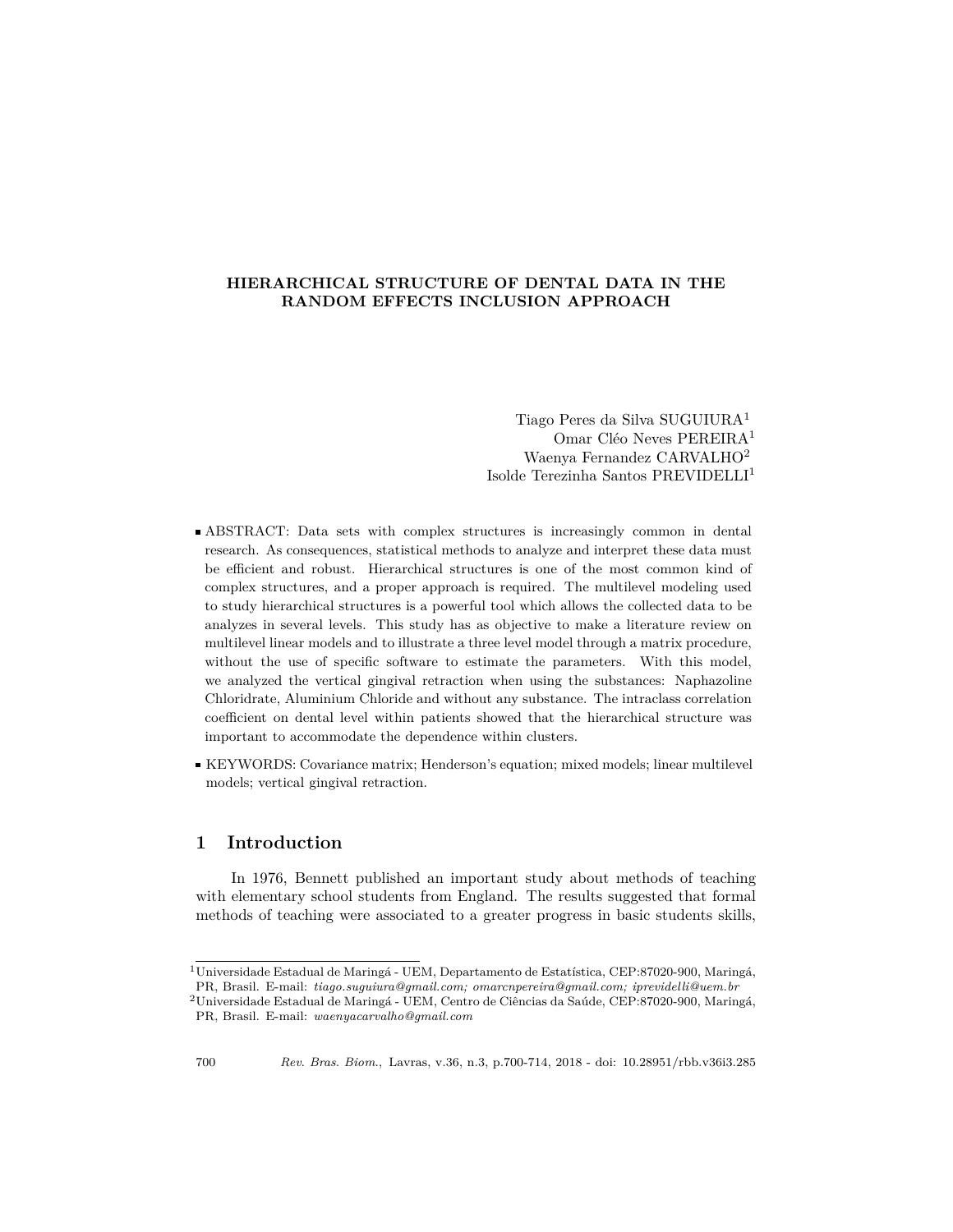causing considerable controversy. The experimental data were analyzed using traditional multiple regression models which recognized the studied children as units of analysis and ignored their grouping with classes and teachers.

The results were statistically significant, however, Aitkin *et al*. (1981) showed that, considering the analysis with the children (units of analysis) grouped in clusters, the significant differences vanished, and the children whom received such formal teaching style, did not presented differences to those who did not received such treatment. According to Goldstein, 2011, this reanalysis is the first important example of a multilevel analysis in data form social sciences. In this case, any children, for being in the same class, might be similar in their performances. More information about the use of multilevel models regardind educational research can be found in (BOCK, 2014).

Statistical methods and algorithms were developed and, in 1986, the basis of multilevel analysis was established (LAIRD and WARE, 1982; MASON *et al*,1983, GOLDSTEIN, 1986).

In dental clinical trials, the use of these methods is essential due to its hierarchical structure (GILTHORPE, 2000; MDALA, 2012; MARTINS, 2014; KOLAWOLE, 2016; CHRCANOVIC, 2016). Analysis assuming independence of observations are inappropriate and, therefore, methodology which tends to group the data in patient level results in loss of valuable information and may not reflect the specific association. In such scenery, the estimates of standard errors are underestimated and, therefore, type I errors are inflated by all statistical tests using the supposition of independence (HANCOCK, 2010). The use of random effects in multilevel modeling is a ordinary and suitable manner of modeling such group structure.

### **2 Mixed models**

Correlated data often appears in statistical analysis. Whether in the subjects grouping, or in repeated measures in the same experimental unit throughout time or space. Mixed models analysis provides a general and flexible approach in these situations, because allow a great variety of correlations structures to be modeled. A mixed model of data sets coming from repeated measures can be written as

$$
\mathbf{y}_i = \mathbf{X}_i \boldsymbol{\beta} + \mathbf{Z}_i \mathbf{b}_i + \boldsymbol{\varepsilon}_i \tag{1}
$$

where  $y_i = (y_{i1}, \dots, y_{in_i})^T$  with dimension  $(n_i \times 1)$  is the response profile of the *ith* experimental unit,  $\beta$  is a vector with dimension  $(p \times 1)$  of unknown fixed effects parameters,  $\mathbf{X}_i$  is a fixed effects design matrix with dimension  $(n_i \times t)$ , known and of full rank,  $\mathbf{b}_i$  is a vector with dimension  $(q_i \times 1)$  of random effects parameters  $\mathbf{Z}_i$ is a random effects design matrix with dimension  $(n_i \times q)$  known and of full rank and  $\varepsilon_i$  is a random errors vector with dimension  $(n_i \times 1)$ .

We assume that  $\mathbf{b}_i \sim \mathbf{N}_q(\mathbf{0}, \mathbf{G})$  and  $\boldsymbol{\varepsilon}_i \sim \mathbf{N}_{n_i}(\mathbf{0}, \mathbf{R}_i)$ , with  $\mathbf{G}$ , with dimension  $(q \times q)$  and  $\mathbf{R}_i$  with dimension  $(n_i \times n_i)$  positive defined symmetrical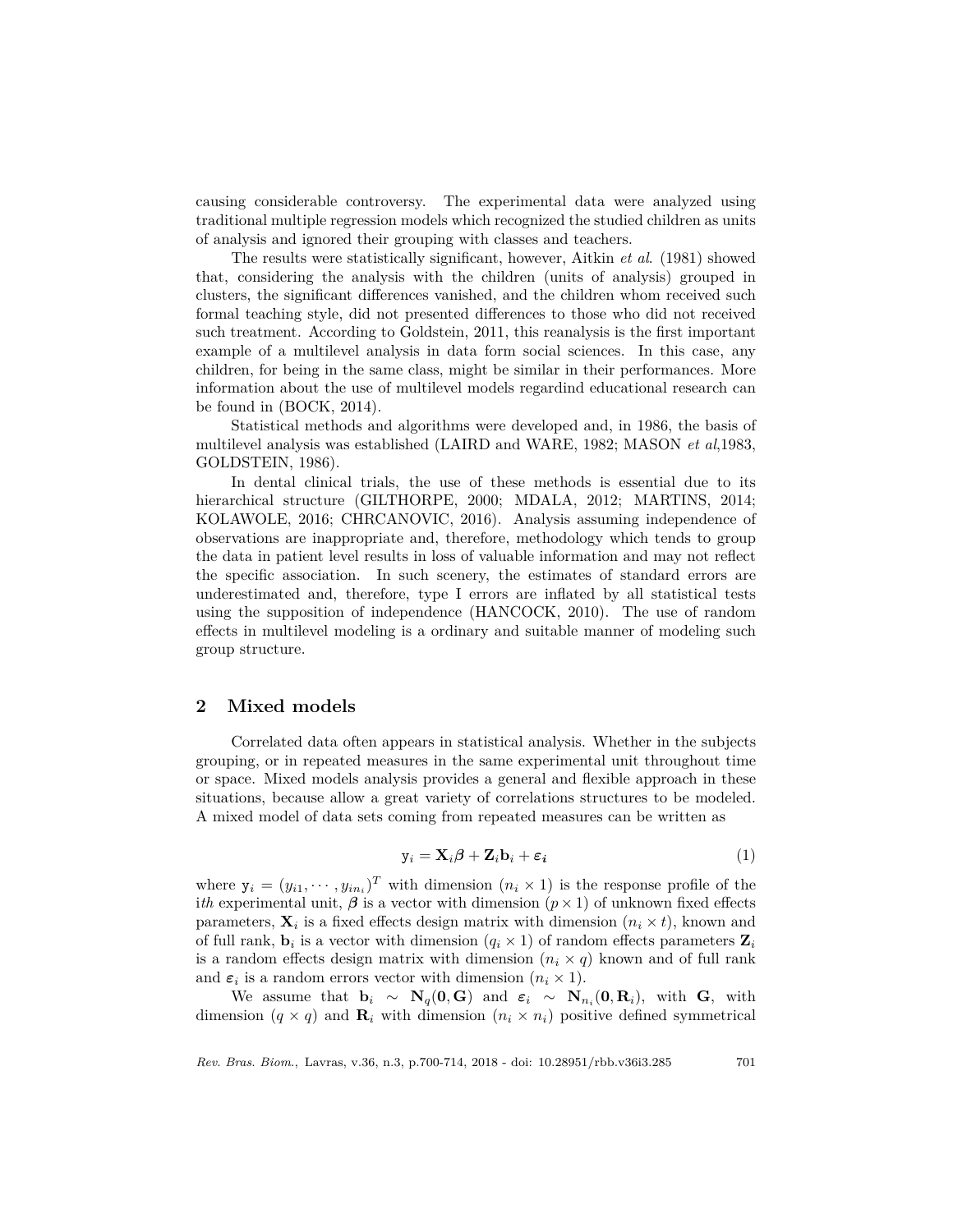matrices, and besides that,  $\mathbf{b}_i$  and  $\boldsymbol{\varepsilon}_i$  are independent random variables. Hence,  $\mathbf{y_i} \sim \mathbf{N}(\mathbf{X}_i\beta, \mathbf{Z}_i\mathbf{G}\mathbf{Z}_i^T + \mathbf{R}_i).$ 

The elements over the main diagonal of the matrix **G** represents each random effects variances in  $\mathbf{b}_i$ , and the other diagonals represents the covariances between two correspondent random effects. If the vector  $\mathbf{b}_i$  has  $q$  random effects associated with the model, the matrix **G** is the following positive defined symmetrical matrix:

$$
\mathbf{G} = Var(\mathbf{b}_i) = \begin{bmatrix} Var(b_{1i}) & cov(b_{1i}, b_{2i}) & \cdots & cov(b_{1i}, b_{qi}) \\ cov(b_{1i}, b_{2i}) & Var(b_{2i}) & \cdots & cov(b_{2i}, b_{qi}) \\ \vdots & \vdots & \ddots & \vdots \\ cov(b_{1i}, b_{qi}) & cov(b_{2i}, b_{qi}) & \cdots & Var(b_{qi}) \end{bmatrix}
$$

The same way we have that the  $n_i$  residuals in the vector  $\varepsilon_i$  are random variables which follows a normal multivariate distribution with mean **0**, and covariance matrix positive defined and symmetric **R***<sup>i</sup>* , defined as

$$
\mathbf{R}_{i} = Var(\varepsilon_{i}) = \begin{bmatrix} Var(\varepsilon_{1i}) & cov(\varepsilon_{1i}, \varepsilon_{2i}) & \cdots & cov(\varepsilon_{1i}, \varepsilon_{n_{i}i}) \\ cov(\varepsilon_{1i}, \varepsilon_{2i}) & Var(\varepsilon_{2i}) & \cdots & cov(\varepsilon_{2i}, \varepsilon_{n_{i}i}) \\ \vdots & \vdots & \ddots & \vdots \\ cov(\varepsilon_{1i}, \varepsilon_{n_{i}i}) & cov(\varepsilon_{2i}, \varepsilon_{n_{i}i}) & \cdots & Var(\varepsilon_{n_{i}i}) \end{bmatrix}
$$

The matrix  $\mathbf{X}_i$  of order  $(n_i \times p)$  is the fixed effects specification matrix, that is, represents the known values of the *p* covariables, and its defined as follows:

$$
\mathbf{X}_i = \left[ \begin{array}{cccc} X_{1i}^{(1)} & X_{1i}^{(2)} & \cdots & X_{1i}^{(p)} \\ X_{2i}^{(1)} & X_{2i}^{(2)} & \cdots & X_{2i}^{(p)} \\ \vdots & \vdots & \ddots & \vdots \\ X_{n_i i}^{(1)} & X_{n_i i}^{(2)} & \cdots & X_{n_i i}^{(p)} \end{array} \right]
$$

The matrix  $\mathbf{Z}_i$  of order  $(n_i \times q)$  is the random effects specification matrix, that is, represents the known values of the  $q$  covariables. The matrix  $\mathbf{Z}_i$ ,

$$
\mathbf{Z}_i = \left[ \begin{array}{cccc} Z_{1i}^{(1)} & Z_{1i}^{(2)} & \cdots & Z_{1i}^{(q)} \\ Z_{2i}^{(1)} & Z_{2i}^{(2)} & \cdots & Z_{2i}^{(q)} \\ \vdots & \vdots & \ddots & \vdots \\ Z_{n_i i}^{(1)} & Z_{n_i i}^{(2)} & \cdots & Z_{n_i i}^{(q)} \end{array} \right],
$$

will be structured according to the layout of the data

According to West (2014), in many cases, predictive variables with effects that vary randomly between individuals are represented in both matrices  $\mathbf{X}_i$  and  $\mathbf{Z}_i$ . For example, in a linear mixed model in which only the intercepts are random, the matrix  $\mathbf{Z}_i$  will be simply composed of one column of 1s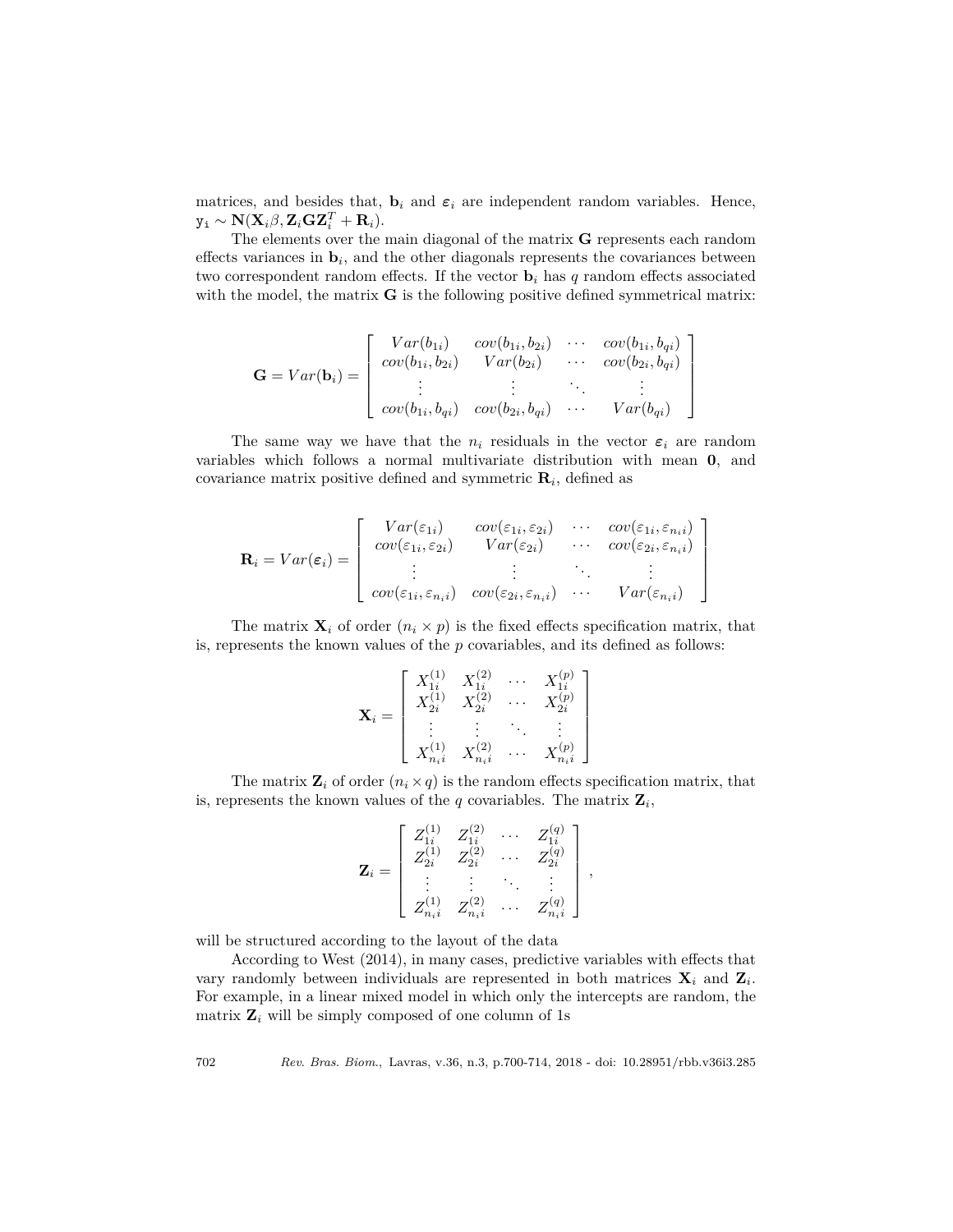To estimate *β* and predict **b**, we used Henderson's equation (HENDERSON, 1950), which are given from the joint distribution of **b** and *ε*.

Let  $g$  be the number of elements in  $b$  and  $n$  the dimension of  $y$ , its joint distribution is given by

$$
f(b,\varepsilon) = \frac{1}{(2\pi)^{(n+g)/2}} \begin{vmatrix} \mathbf{G} & 0 \\ 0 & \mathbf{R} \end{vmatrix}^{-\frac{1}{2}}.
$$
  
exp $\left\{-\frac{1}{2}\begin{bmatrix} \mathbf{b} \\ \mathbf{y} - \mathbf{X}\beta - \mathbf{Z}\mathbf{b} \end{bmatrix}' \begin{bmatrix} \mathbf{G}^{-1} & 0 \\ 0 & \mathbf{R}^{-1} \end{bmatrix} \begin{bmatrix} \mathbf{b} \\ \mathbf{y} - \mathbf{X}\beta - \mathbf{Z}\mathbf{b} \end{bmatrix} \right\}$  (2)

To maximize  $f(b.\varepsilon)$  regarding  $\beta$  and **b**, means to minimize the exponential part of the equation(2)

$$
Q = \begin{bmatrix} \mathbf{b} \\ \mathbf{y} - \mathbf{X}\beta - \mathbf{Z}\mathbf{b} \end{bmatrix}' \begin{bmatrix} \mathbf{G}^{-1} & 0 \\ 0 & \mathbf{R}^{-1} \end{bmatrix} \begin{bmatrix} \mathbf{b} \\ \mathbf{y} - \mathbf{X}\beta - \mathbf{Z}\mathbf{b} \end{bmatrix}
$$
  
=  $\mathbf{b}'\mathbf{G}^{-1}\mathbf{b} + (\mathbf{y} - \mathbf{X}\beta\mathbf{Z}\mathbf{b})'\mathbf{R}^{-1}(\mathbf{y} - \mathbf{X}\beta - \mathbf{Z}\mathbf{b})$ 

where is considered the independence of **b** and *ε*. This leads to Henderson's mixed model equations

$$
\frac{\partial Q}{\partial \beta} = 0 \Leftrightarrow \mathbf{X}' \mathbf{R}^{-1} \mathbf{X} \widehat{\boldsymbol{\beta}} + \mathbf{X}' \mathbf{R}^{-1} \mathbf{Z} \widehat{\mathbf{b}} = \mathbf{X}' \mathbf{R}^{-1} \mathbf{Y}
$$

$$
\frac{\partial Q}{\partial b} = 0 \Leftrightarrow \mathbf{Z}' \mathbf{R}^{-1} \mathbf{X} \widehat{\boldsymbol{\beta}} + (\mathbf{Z}' \mathbf{R}^{-1} \mathbf{Z} + \mathbf{G}^{-1}) \widehat{\mathbf{b}} = \mathbf{Z}' \mathbf{R}^{-1} \mathbf{Y}
$$

or in a matrix form

$$
\begin{bmatrix}\nX' \mathbf{R}^{-1} \mathbf{X} & \mathbf{X}' \mathbf{R}^{-1} \mathbf{Z} \\
\mathbf{Z}' \mathbf{R}^{-1} \mathbf{X} & (\mathbf{Z}' \mathbf{R}^{-1} \mathbf{Z} + \mathbf{G}^{-1})\n\end{bmatrix}\n\begin{bmatrix}\n\hat{\boldsymbol{\beta}} \\
\hat{\mathbf{b}}\n\end{bmatrix}\n=\n\begin{bmatrix}\nX' \mathbf{R}^{-1} \mathbf{Y} \\
\mathbf{Z}' \mathbf{R}^{-1} \mathbf{Y}\n\end{bmatrix}.
$$
\n(3)

 $\text{For the multilevel case, we can write } \mathbf{y_i} \sim \mathbf{N}(\mathbf{X}_i \beta, \mathbf{Z}_{1i} \mathbf{G}_1 \mathbf{Z}_{1i}^T + \mathbf{Z}_{2i} \mathbf{G}_2 \mathbf{Z}_{2i}^T + \mathbf{R}_i),$ in which  $\mathbf{G}_1$  and  $\mathbf{G}_2$  represents the covariance matrices for the random effects  $b_i$ 's of the *i*th cluster, and the random effects  $b_{j|i}$ 's of the *j*th unit of analysis nested within the *i*th cluster, respectively, and  $\mathbf{Z}_{1i}$  and  $\mathbf{Z}_{2i}$  represents the specification matrices of the random effects for the clusters and the unit of analysis respectively.

To solve the equation (3), the matrix  $\mathbf{Z}_i$  can be written as

$$
\mathbf{Z}_{i} = \begin{bmatrix} \mathbf{Z}_{1i} & \mathbf{Z}_{2i} \end{bmatrix} \\
= \begin{bmatrix} Z_{1i}^{(1)} & Z_{1i}^{(2)} & \cdots & Z_{1i}^{(q)} \\ Z_{2i}^{(1)} & Z_{2i}^{(2)} & \cdots & Z_{2i}^{(q)} \\ \vdots & \vdots & \ddots & \vdots \\ Z_{n,i}^{(1)} & Z_{n_{i}i}^{(2)} & \cdots & Z_{n_{i}i}^{(q)} \end{bmatrix} \begin{bmatrix} Z_{1j|i}^{(1)} & Z_{1j|i}^{(2)} & \cdots & Z_{1j|i}^{(s)} \\ Z_{2j|i}^{(1)} & Z_{2j|i}^{(2)} & \cdots & Z_{2j|i}^{(s)} \\ \vdots & \vdots & \ddots & \vdots \\ Z_{n_{i}j|i}^{(1)} & Z_{n_{i}j|i}^{(2)} & \cdots & Z_{n_{i}j|i}^{(s)} \end{bmatrix},
$$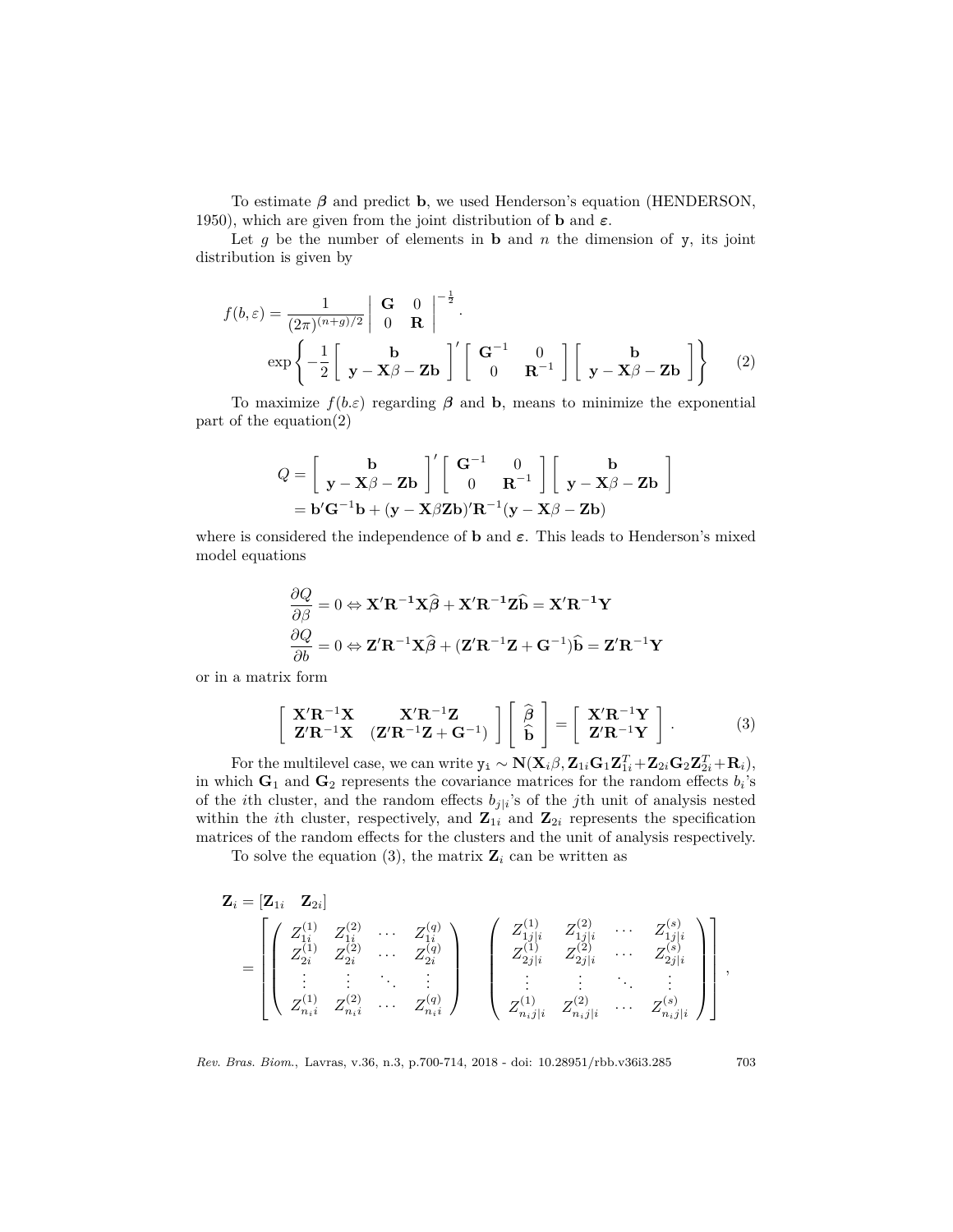and the covariance matrix **G** of the random effects as

$$
\mathbf{G} = \left[ \begin{array}{cc} \mathbf{G}_1 & 0 \\ 0 & \mathbf{G}_2 \end{array} \right].
$$

## **3 Material and methods**

This study were realized with the objective of evaluating the effects on the vertical gingival retraction regarding the application of a treatment with Naphazoline Chloridrate (C) against the usual treatment with Aluminium Chloride (H), in comparison with a placebo (P). 24 patients were selected and they had the same three teeth evaluated, teeth 13, 21 and 23 (Opinion 1.515.263 of the Ethics Committee from the Maringá State University).

All the 24 patients received the three treatments, one in each tooth, that is, each tooth in a patient received randomly a retractor wire with different chemical substances or no substance. Of all teeth from all the patients were taken three measures of the vertical gingival retraction.

The following diagram, represents a hierarchical structure with repeated measures, which represents the data structure regarding the study in question.



Initially the related isolation was performed with cotton rollers in the areas corresponding to the teeth to be evaluated. After cleaning with dental floss and cotton ball soaked in chlorhexidine at 2%, the teeth were rinsed an dried. A layer of photopolymerizable gum guard Top dam $\mathcal{D}$  was applied to the dental surface of the elements 13, 21 and 23 at the cervical margin of the gingival sulcus to record its initial position.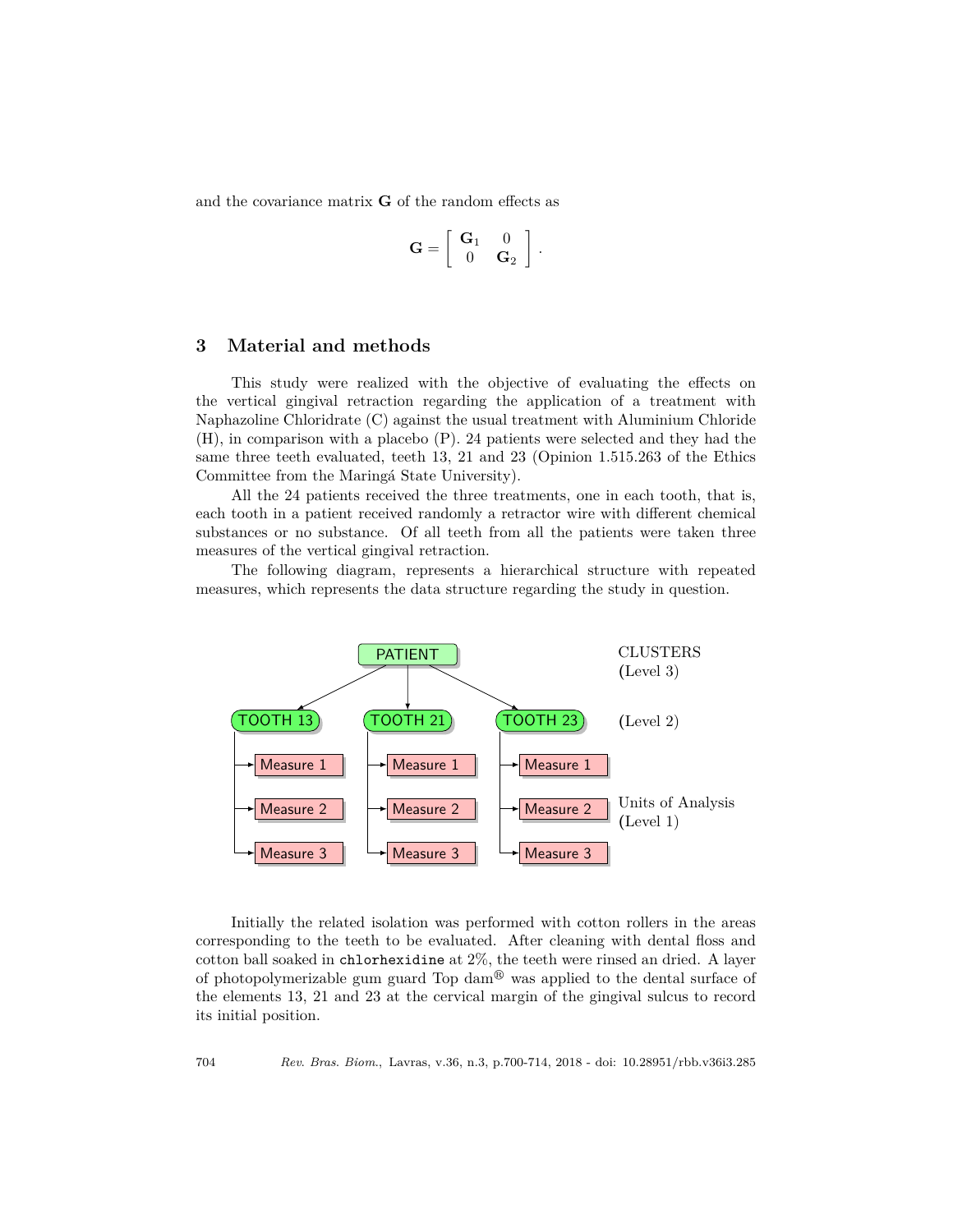After the entire excess of the gingival contour was removed with the aid of a probe, the gel was polymerized. Then, using the double wire technique, the retraction wires were positioned. Initially, the retractor wire (ultrapak)  $n^{\circ}$  000 was placed within the gingival sulcus of the vestibular face of each teeth. Then, the (Ultrapak<sup>®</sup>) n<sup>o</sup>1 retractor wire was placed randomly over the first wire. After the placement of the wire 000, the retractor wire (Ultrapak<sup> $\circledast$ </sup>) n<sup>o</sup> 1 was installed at the first tooth soaked with Naphazoline Chloridrate (Legrand<sup>®</sup> - Group 1), over the second tooth, soaked in Aluminium Chloride (Hemostop $\mathcal D$  - Group 2), and over the third tooth, the wire was places without any substance (Placebo - Group 3).

The wires were soaked in their respective solutions for 7 minutes before being applied to the teeth. After a 4 minute period, the retractor wires were removed from within the gingival sulcus, the area was air dried and the molding was performed using addition silicone (polyvinyl siloxane)(3D - Angelus, Londrina - Brazil)

After the addition silicone prey was taken, the dental tray was removed from the mouth. After two hours of this molding, the cast was casted in a special type IV plaster, and then cut into small blocks, from which were taken 72 images (one image for each tooth with gingival retraction) by a camera coupled to a magnifying glass (Olympus SZ-STS). The images were analyzed with the Image Pro-Plus (version 4.5) program to measure the distances between the gingival protector Top dam<sup> $\circledcirc$ </sup> and the gingival level. For example, the three measurements taken from one tooth can be seen in Figure 1.



Figure 1 - The three measurements taken from one tooth casted in plaster.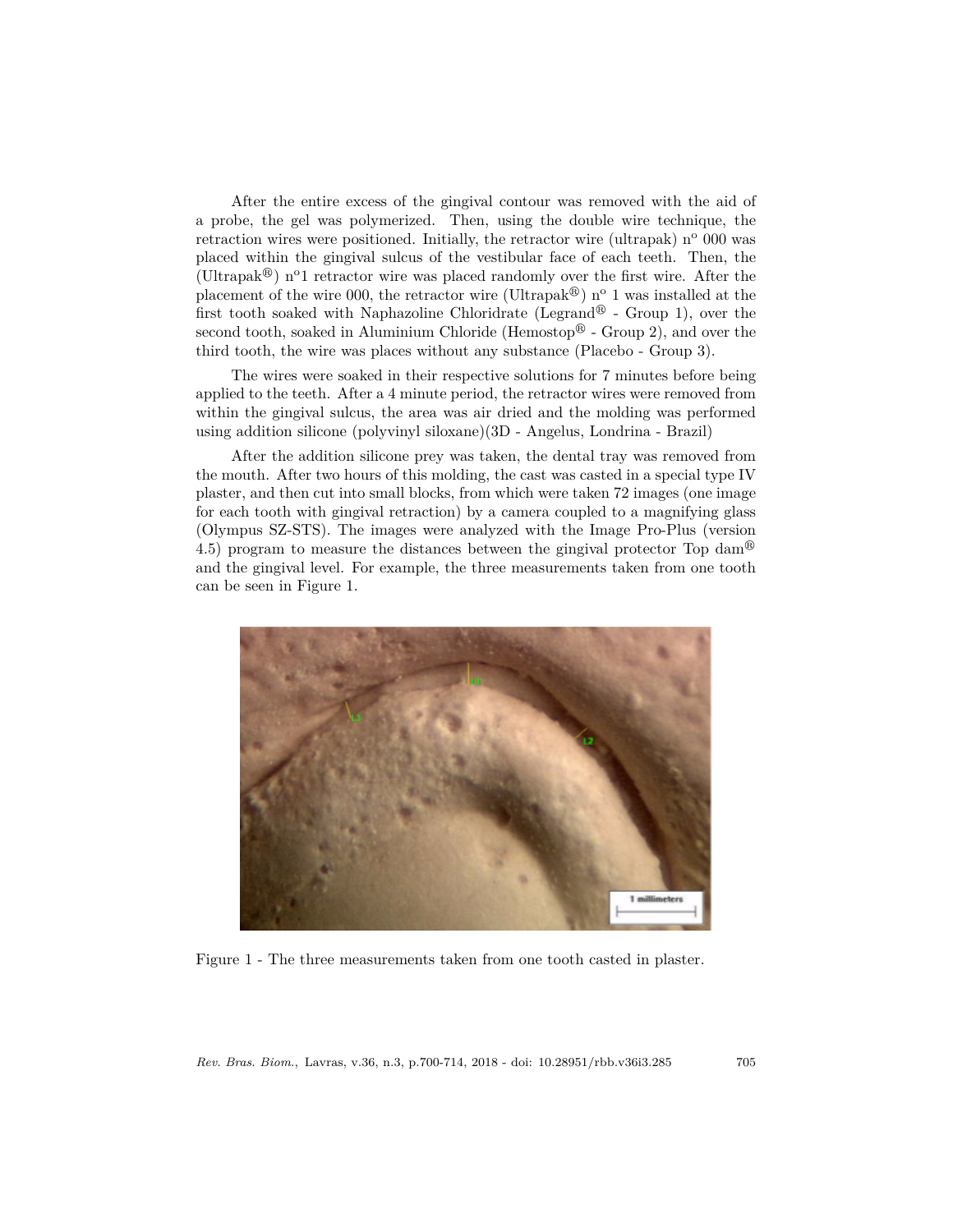## **4 Linear multilevel model**

To model the response variable vertical gingival retraction, we will assume the treatments H, C and P as fixed effects, and the effects of the patients receiving treatment, as random. With this approach we mean that if we would repeat the same experiment with another patients, the expected values for the treatment would be very similar to those obtained in this study, however, the individual effects of the patients, may be different but with similar variance.

Considering the *k*th observation of the gingival retraction,  $k = 1, \dots, K$ , with  $K = 3$ , at the *j*th tooth, which received randomly one of the treatments,  $j =$ 1,  $\dots$ , *J*, and *J* = 3, of the *i*th patient, *i* = 1,  $\dots$ , *I*, with *I* = 24, a linear model which seeks to relate the response variable  $y_{ijk}$ , with the treatments, taking into account the variability that may exist between patients and the variability within the teeth of each patient is given by

$$
y_{ijk} = \mu + \alpha_{ij} + b_i + b_{j|i} + \varepsilon_{ijk} \tag{4}
$$

where  $b_i \sim N(0, \sigma_b^2)$ ,  $b_{j|i} \sim N(0, \sigma_{b_{j|i}}^2)$  and  $\varepsilon_{ijk} \sim N(0, \sigma^2)$ , and are all mutually independent random variables.  $\mu$  are the overall mean,  $\alpha_{ij}$  represents the fixed effects regarding the treatment received by the *j*th tooth of the *i*th patient, *b<sup>i</sup>* are the patients random effects, and  $b_{j|i}$  are the random effects of the teeth within each patient.

We will test the null hypothesis  $H_0: \sigma_{b_{j|i}}^2 = 0$  against  $H_1: \sigma_{b_{j|i}}^2 \neq 0$ , which is equivalent of testing  $H_0: b_{i|i} = 0 \ \forall \ ij$ . From that, we have

$$
y_{ijk} = \mu + \alpha_{ij} + b_i + \varepsilon_{ijk}.
$$
 (5)

We tested the null hypotheses by comparing (4) and (5) through an F-ratio test, which led to reject  $H_0$ , that is, there is strong evidence that, in many patients, the teeth influence the gingival retraction, disregarding the treatment received.

Generally, in mixed models, the random effects variance is more interesting than the random effects themselves. Therefore, we must estimate them (WOOD, 2006; FINCH, 2014).

For the dataset of vertical gingival retraction of this study, we estimated  $\sigma^2$ using  $\sigma^2 = \frac{RSS_{\varepsilon}}{2}$  $\frac{1655 \varepsilon}{(n - IJ)}$ , where  $RSS_{\varepsilon}$  is the residual sum of squares of the model (4) and  $n = IJK$ . In order to estimate  $\sigma_{b_{j|i}}^2$ , we use the model which results from the mean of the  $K$  values of the teeth level, that is,

$$
\bar{y}_{ij.} = \mu + \alpha_{ij} + b_i + b_{j|i} + \frac{1}{K} \sum_{k=1}^{K} \epsilon_{ijk}.
$$
 (6)

By defining  $e_{ij} = b_{j|i} + \frac{1}{K}$ *K* X *K k*=1  $\epsilon_{ijk}$ , we have that  $\text{var}(e_{ij}) = \sigma_{b_{j|i}}^2 + \frac{\sigma^2}{K}$  $\frac{6}{K}$ , where

 $e_{ij}$  are independents and identically distributed random variables such that  $e_{ij}$  ∼  $N(0, \sigma_{b_{j|i}}^2 + \sigma^2/K)$ . This way, we can rewrite the simplified model as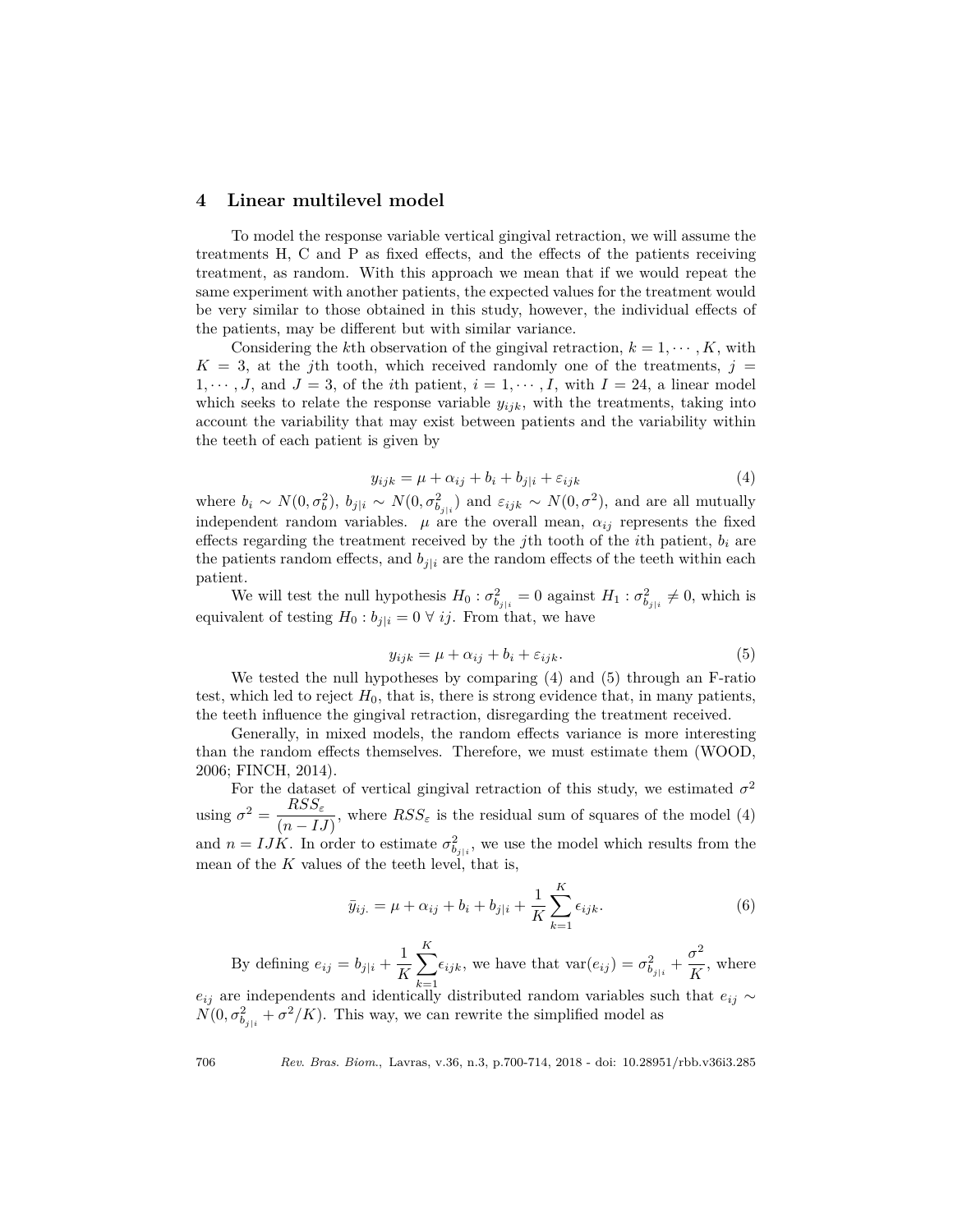$$
\bar{y}_{ij.} = \mu + \alpha_j + b_i + e_{ij} \,. \tag{7}
$$

which is useful to estimate the residual variance  $\hat{\sigma}_{b_{j|i}}^2 = \frac{RSS_{b_{j|i}}}{LI - I - J}$  $\frac{RSS_{b_{j|i}}}{IJ - I - J + 1} - \frac{\hat{\sigma}^2}{K}$  $\frac{6}{K}$ , such that  $RSS_{b_{j|i}}$  is the residual sum of squares of (7).

By taken the mean of the response variable for each patient we have 
$$
\bar{y}_{i..} = \mu + \frac{1}{J} \sum_{j=1}^{J} \alpha_{ij} + b_i + \frac{1}{J} \sum_{j=1}^{J} e_{ij}
$$
. If  $\mu'_i = \mu + \frac{1}{J} \sum_j \alpha_{ij}$  and  $e_i = b_i + \frac{1}{J} \sum_j e_{ij}$ , then we have

$$
\bar{y}_{i..} = \mu'_i + e_i \quad , \tag{8}
$$

such that  $e_i \sim N$  $\sqrt{ }$  $0, \sigma_b^2 +$  $\sigma^2_{b_{j|i}}$  $\left(\frac{\partial^2}{J} + \frac{\sigma^2}{JK}\right)$ . Therefore, if  $RSS_b$  is the residual sum of squares of the model (8), an unbiased estimator of  $\sigma_b^2$  is given by

$$
\hat{\sigma}_b^2 = \frac{RSS_b}{I - 1} - \frac{\hat{\sigma}_{b_{j|i}}^2}{J} - \frac{\hat{\sigma}^2}{JK}.
$$
\n(9)

The intraclass correlation coefficient (ICC) is a measure that describes the similarity (or homogeneity) of observations within the same cluster (WEST, 2014; FINCH, 2014). For each level of grouping, an ICC value can be defined as functions of the variance components. This statistic takes values between zero and one, indicating that, the closer to zero, smaller the chance of grouping of the data, and the closer to one, greater is the chance of grouping. In other words, the greater the correlation between individuals, the greater is the inadequacy of the usual regression model. For a greater dependence between individuals of the same group, the greater the need for a regression method that respects the data aggregation structure.

In order to verify the values acquired when using the matrix with Henderson's equation, we will use the statistical software R (R CORE TEAM, 2017) with the package nlme (PINHEIRO *et al*, 2016), and its function lme(), which uses the maximum likelihood (ML) and restricted maximum likelihood (REML) methods for the estimation of parameters.

### **5 Results**

The Table 1 presents part of the dataset of the vertical gingival retraction in its hierarchical structure.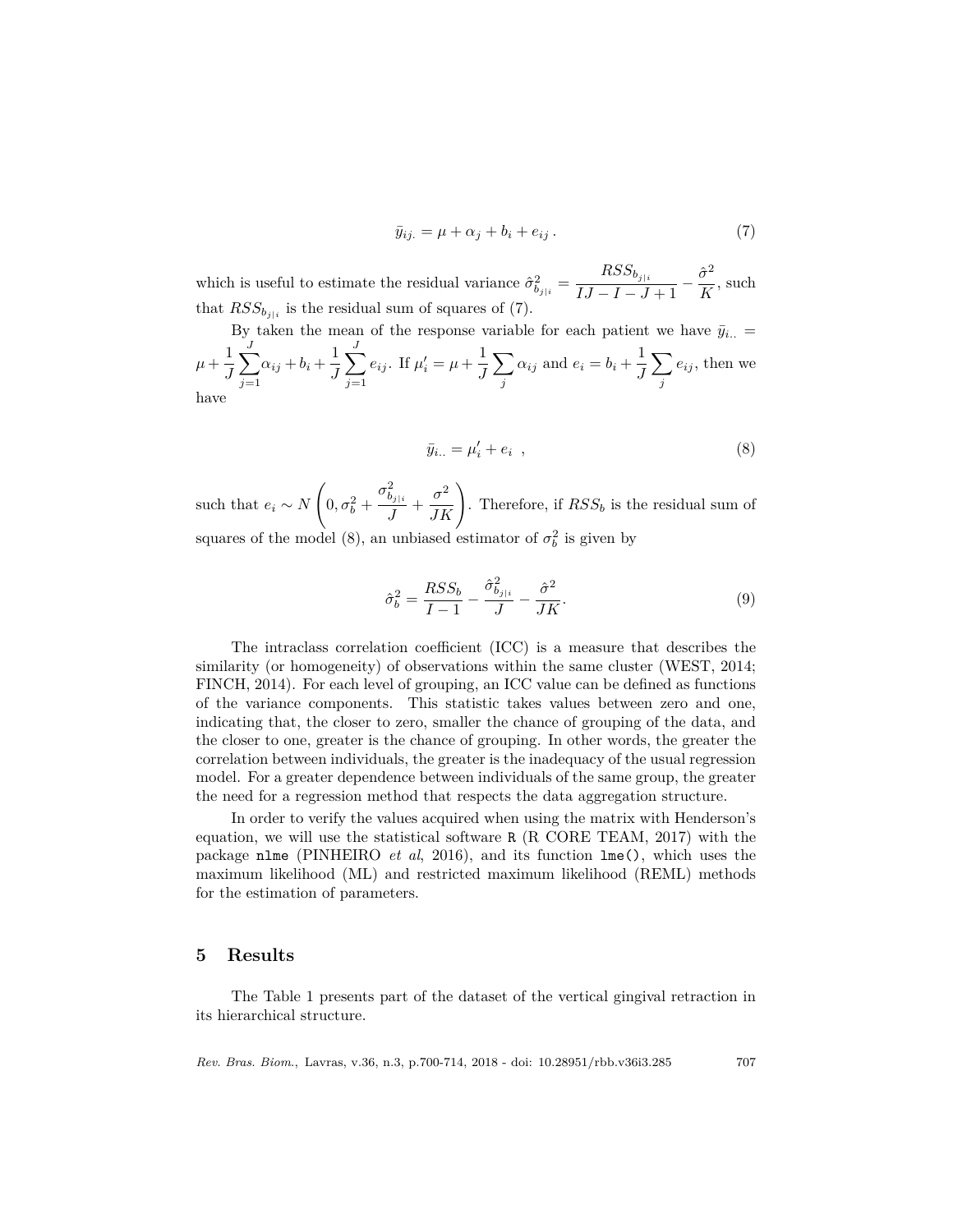| Patients - Level 3 | Teeth - Level 2 | Units of Analysis - Level 1 |           |           |  |  |
|--------------------|-----------------|-----------------------------|-----------|-----------|--|--|
| <b>Patients</b>    | Teeth           | Measure 1                   | Measure 2 | Measure 3 |  |  |
| Patient 1          | Tooth 13        | 0,25778                     | 0,187796  | 0,183607  |  |  |
| Patient 1          | Tooth 21        | 0,154878                    | 0,136879  | 0.161837  |  |  |
| Patient 1          | Tooth 23        | 0,216886                    | 0.203544  | 0,18065   |  |  |
| Patient 2          | Tooth 13        | 0,232762                    | 0,279884  | 0.141471  |  |  |
| Patient 2          | Tooth 21        | 0,427033                    | 0,383964  | 0,520655  |  |  |
| Patient 2          | Tooth 23        | 0,440261                    | 0,27015   | 0,299254  |  |  |
| Patient 3          | Tooth 13        | 0.304009                    | 0.203544  | 0,185695  |  |  |
| Patient 3          | Tooth 21        | 0.223543                    | 0,248008  | 0,224964  |  |  |
| Patient 3          | Tooth 23        | 0,222686                    | 0,204482  | 0,196372  |  |  |
|                    |                 |                             |           |           |  |  |
| Patient 24         | Tooth 23        | 0,239643                    | 0,248008  | 0,203231  |  |  |

Table 1 - Measures of the vertical gingival retraction by patients and teeth

To solve the system (3), we must define the matrices **X**, **Y**, **Z**, **R** and **G**. According to the disposition of the values in the dataset, we define



The matrix **Z** must express both random effects used in the model, and according to the dataset, it can be written as

|                | $P_1$    | P <sub>2</sub> | $P_3$            |            |          |        | $\cdots$ $P_{24}$ $P_1/D_{13}$ $P_1/D_{21}$ $P_1/D_{23}$ $P_2/D_{13}$ |          | $\cdots$ $P_{24}/D_{23}$ |               |
|----------------|----------|----------------|------------------|------------|----------|--------|-----------------------------------------------------------------------|----------|--------------------------|---------------|
|                |          |                |                  | $\cdots$   | $\Omega$ | $\cup$ | U                                                                     | $\cdots$ |                          |               |
|                |          | $\Omega$       | $\Omega$         | $\cdots$   | $\Omega$ |        |                                                                       | $\cdots$ |                          |               |
|                |          | $\Omega$       | $\Omega$         | $\cdots$   | O        |        |                                                                       | $\cdots$ |                          |               |
|                |          |                | $\Omega$         | $\cdots$   | $\Omega$ |        |                                                                       | $\cdot$  |                          |               |
| $\mathbf{z} =$ | 0        |                | $\Omega$         | $\ldots$ . | $\Omega$ |        |                                                                       | $\cdot$  |                          |               |
|                | $\Omega$ |                | $\Omega$         | $\ldots$ . | $\Omega$ |        |                                                                       | $\cdots$ |                          |               |
|                |          |                |                  |            |          |        |                                                                       |          |                          |               |
|                |          |                |                  |            |          |        |                                                                       | $\cdot$  |                          |               |
|                | O        | $\Omega$       | $\left( \right)$ | $\cdots$   |          |        |                                                                       | $\cdots$ |                          |               |
|                | $\Omega$ | $\Omega$       | $\Omega$         | $\cdots$   |          |        |                                                                       | $\cdot$  |                          |               |
|                |          | $\Omega$       | $\Omega$         | $\cdots$   |          |        |                                                                       | $\cdots$ |                          |               |
|                |          |                |                  |            |          |        |                                                                       |          |                          | $216\times96$ |

In this study, we have  $σ = 0.03869$ ,  $σ<sub>b</sub> = 0.03924956$  e  $σ<sub>b<sub>j|i</sub></sub> = 0.06282674$ . Therefore, the matrix **R** is defined as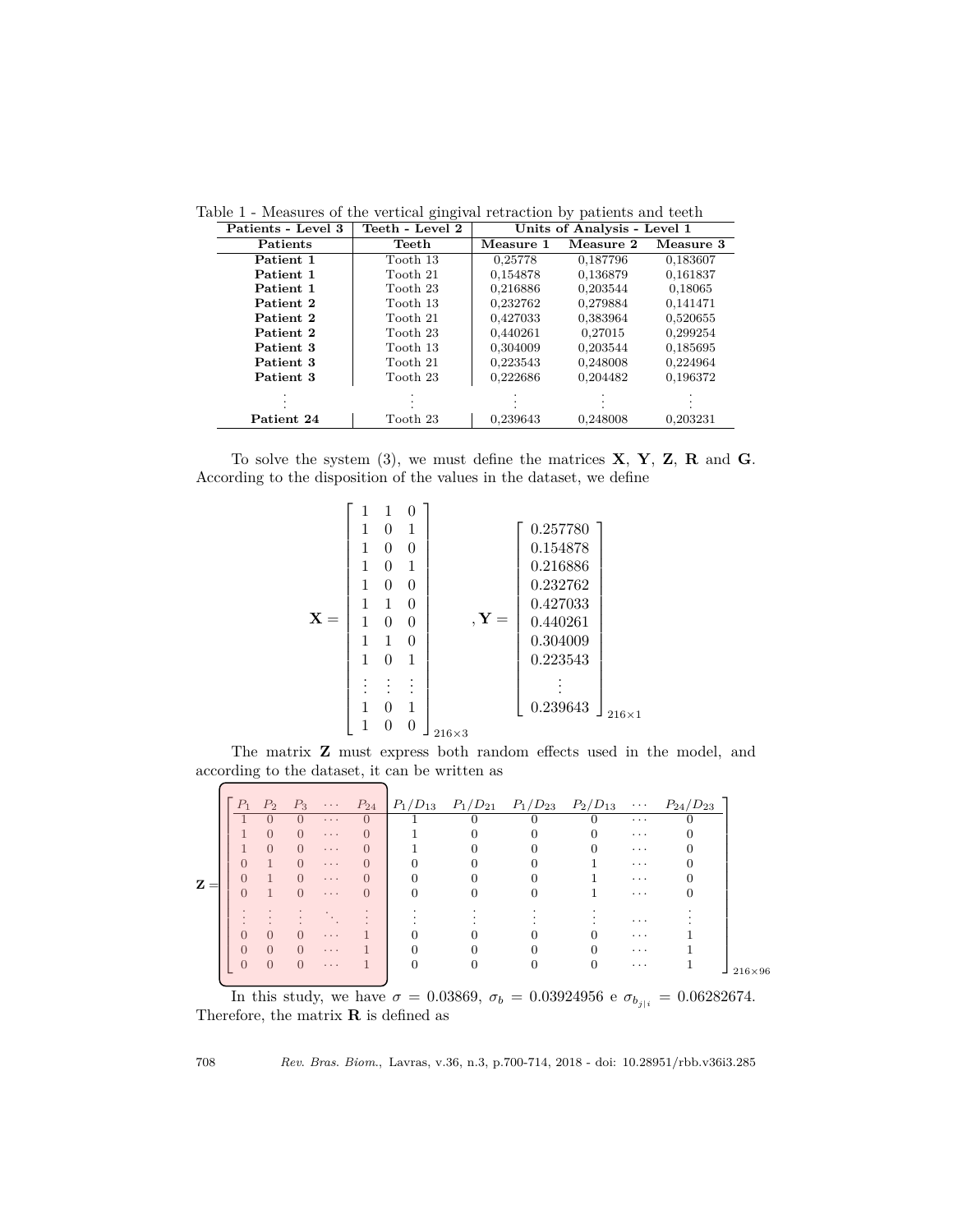$$
\mathbf{R}_2 = \sigma^2 \mathbf{I} = 0.0014972 \times \begin{bmatrix} 1 & 0 & 0 & \cdots & 0 \\ 0 & 1 & 0 & \cdots & 0 \\ 0 & 0 & 1 & \cdots & 0 \\ \vdots & \vdots & \vdots & \ddots & \vdots \\ 0 & 0 & 0 & \cdots & 1 \end{bmatrix}_{216 \times 216}
$$

*,*

and the matrix **G**, which regards the patients and the teeth within the patients random effects variances, which means

$$
\mathbf{G}_1 = \sigma_b^2 \ \mathbf{I}_{24 \times 24} = [0.001540523] \times \mathbf{I}_{24 \times 24}
$$
\n
$$
\mathbf{G}_2 = \sigma_{b_{j6}}^2 \ \mathbf{I}_{72 \times 72} = [0.003947203] \times \mathbf{I}_{72 \times 72}
$$

can be written as

$$
\mathbf{G} = \left[\begin{bmatrix} 0.001540 & 0 & \cdots & 0 \\ 0 & 0.001540 & \cdots & 0 \\ \vdots & \vdots & \ddots & \vdots \\ 0 & 0 & \cdots & 0.001540 \end{bmatrix}\right]_{96 \times 96} \left[\begin{array}{cccc} 0.003947 & 0 & \cdots & 0 \\ 0 & 0.003947 & \cdots & 0 \\ \vdots & \vdots & \ddots & \vdots \\ 0 & 0 & \cdots & 0.003947 \end{array}\right]\right]_{96 \times 96}
$$

With these matrices implemented at the R software, the system (3) can be solved. To emphasize the matrix process results from the R software, we present part of its output:

| $\lceil 1 \rceil$ | $\vert 0.191998 \quad 0.013502 \quad 0.054398 \vert$                    | $-0.014034$ 0.060240 0.004622     |
|-------------------|-------------------------------------------------------------------------|-----------------------------------|
| $\lceil 7 \rceil$ | $-0.039918 - 0.021236 - 0.036653$                                       | 0.053653 0.018053 0.003654        |
|                   | $\begin{bmatrix} 13 \end{bmatrix}$ 0.027100 -0.031677 -0.034517         | $-0.022178$ 0.002574 $-0.013885$  |
|                   | $\begin{bmatrix} 19 \\ -0.035041 \\ 0.001480 \\ 0.040138 \end{bmatrix}$ | $-0.004210 - 0.004791 - 0.003178$ |
|                   | $\begin{bmatrix} 25 \end{bmatrix}$ 0.004162 0.026968 0.018673           | $-0.035748 - 0.020093$ 0.019882   |
|                   | $\begin{bmatrix} 31 \end{bmatrix}$ -0.042346 0.026561 0.170135          | $-0.002020 - 0.016731$            |

where the first three values (inside the box) represent the fixed effects related to the treatments, the next 24 represents the random effects regarding each patient, and the last 72 (presenting only a few terms) represents the random effects of each tooth nested within each patient.

In order to a statistical model be valid, we know that the randomness and unpredictability are crucial components. Therefore, we need to analyze the statistical errors of the model. For practical purposes, graphical displays of residues can be used to detect discrepancies in the model for the mean response or the presence of outliers observations which may require further investigations (FROST, J., 2012)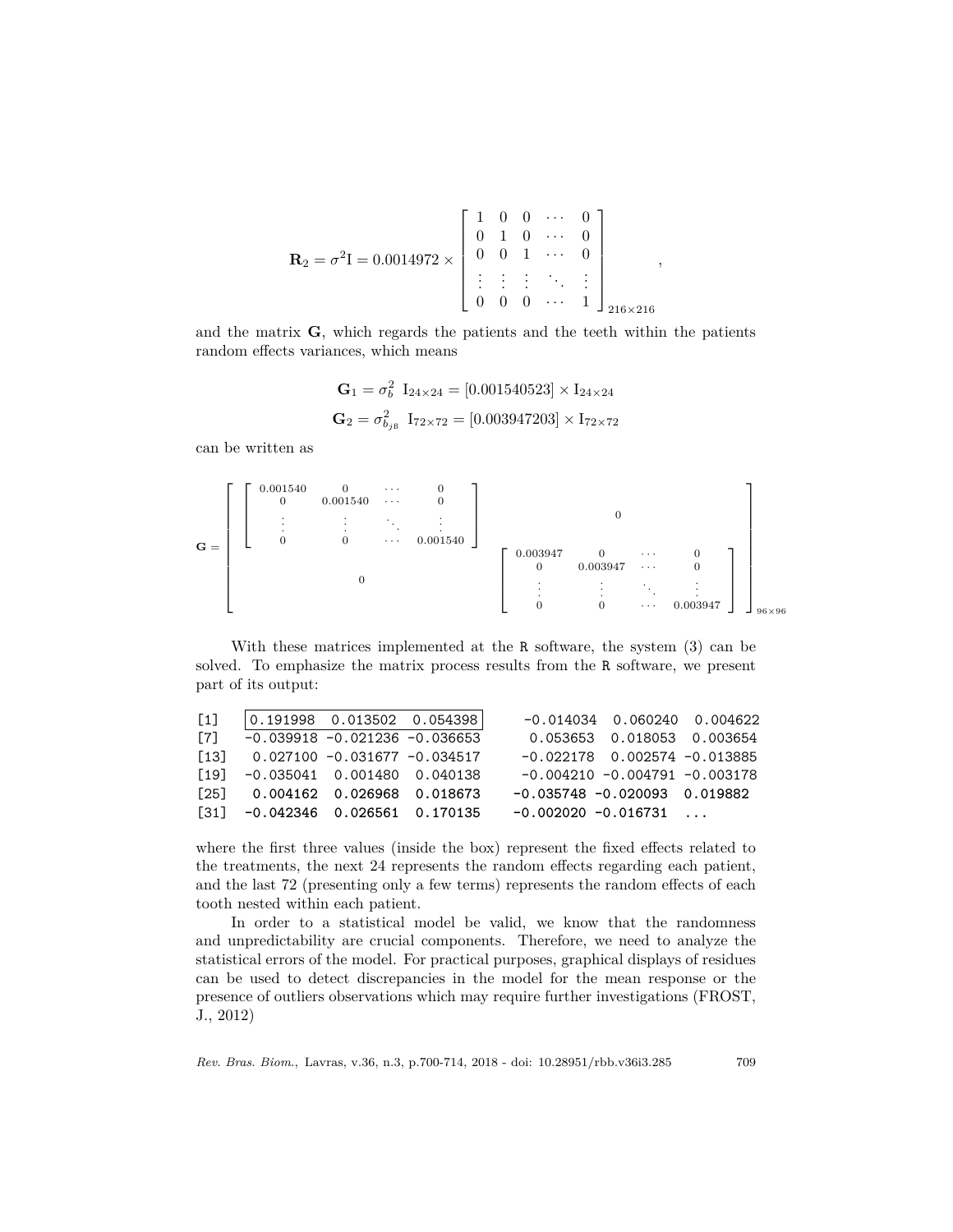The Figure 2 presents three residual graphics of the chosen model. The first two show standardized residuals and the observed values regarding fitted values. With exception of a few values in the first one, these graphics do not indicate large deviations from the proposed linear model. The final graph, a Q–Q plot ("Q" stands for quantile), shows that the linearity of the points meet the assumption of normality.



Figure 2 - Residual graphs for the linear multilevel model proposed. The left panel presents the stardardized residuals regarding the fitted values. The middle panel shows the observed values and the fitted values. The right panel is the Q-Q plot.

The estimated values, standard errors and the confidence intervals of 95% for the fixed effects are presented in Table 2.

Table 2 - Estimate, Standard Error (S.E.), lower and upper limits with 95% of confiance e p-value for the linear multilevel model

| Parameter | Estimate   | S.E.       | lower         | upper      | p-value       |
|-----------|------------|------------|---------------|------------|---------------|
| Intercept | 0.19199793 | 0.01579398 | 0.16077995    | 0.22321591 | $\leq 0.0001$ |
| Colírio   | 0.01350160 | 0.01924896 | $-0.02524455$ | 0.05224774 | 0.4866        |
| Hemostop  | 0.05439754 | 0.01924896 | 0.01565139    | 0.09314369 | 0.0070        |

Using the Placebo as the intercept (basis for comparison), we have that the treatment with Naphazoline Chloridrate did not presented a significant p-value. That is, the null hypothesis of them being equal was not rejected. However, the treatment with Aluminium Chloride, got a significant p-value in comparison with the placebo, indicating that there might be differences between the treatments.

Therefore, according to the data, there are evidences that the Naphazoline Chloridrate (collyrium Legrand), when used as an agent of vertical gingival retraction, is not capable of increasing the vertical retraction when compared with the standard substance. However, the Hemostop treatment was significant, proving its already conventional use.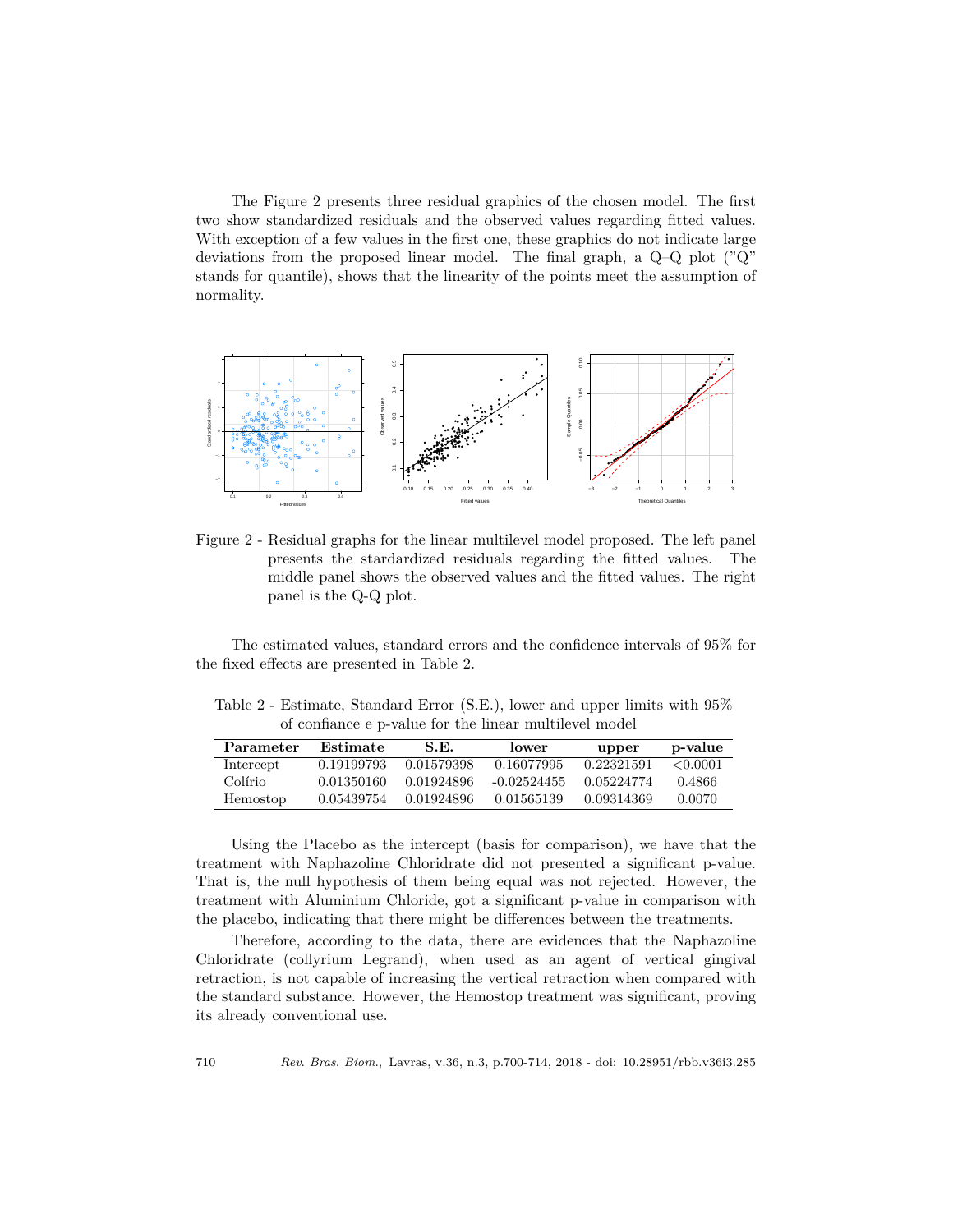#### **6 Discussion**

The use of a multilevel model in order to adjust a hierarchical structure and its more complex dataset is presented in this work. The necessity of this kind of modeling can be measured with the ICC.

For the adopted model, the ICC for the patient level  $ICC_b$ , is given by

$$
ICC_b = \frac{\sigma_b^2}{\sigma_b^2 + \sigma_{b_{j|i}}^2 + \sigma^2}
$$

$$
= 0.2205497.
$$

In a similar way, the ICC for the teeth level,  $ICC_{b_{j|i}}$ , is given by

$$
ICC_{b_{j|i}} = \frac{\sigma_b^2 + \sigma_{b_{j|i}}^2}{\sigma_b^2 + \sigma_{b_{j|i}}^2 + \sigma^2}
$$
  
= 0.7856527

With this value, relatively high for the teeth within patients level ICC, we can say that the hierarchical structure adopted is important to model the dependency among individuals.

Beside that, a mixed model with only one random effect on the patient level was adjusted. This model was compared with the multilevel model through the restricted likelihood ratio test. We verified the necessity of maintaining the random effect regarding the teeth nested within the patient.

Throughout this study we verified that not using a model which contemplates the dependency among individuals of the same group increases the amount of Type I errors by all statistical tests which uses the supposition of independence.

With the results obtained, we verified the importance of multilevel models to accommodate dataset with hierarchical structure, common in dentistry. Beside that, the linear multilevel models are easy to manipulate, both algebraic and computationally.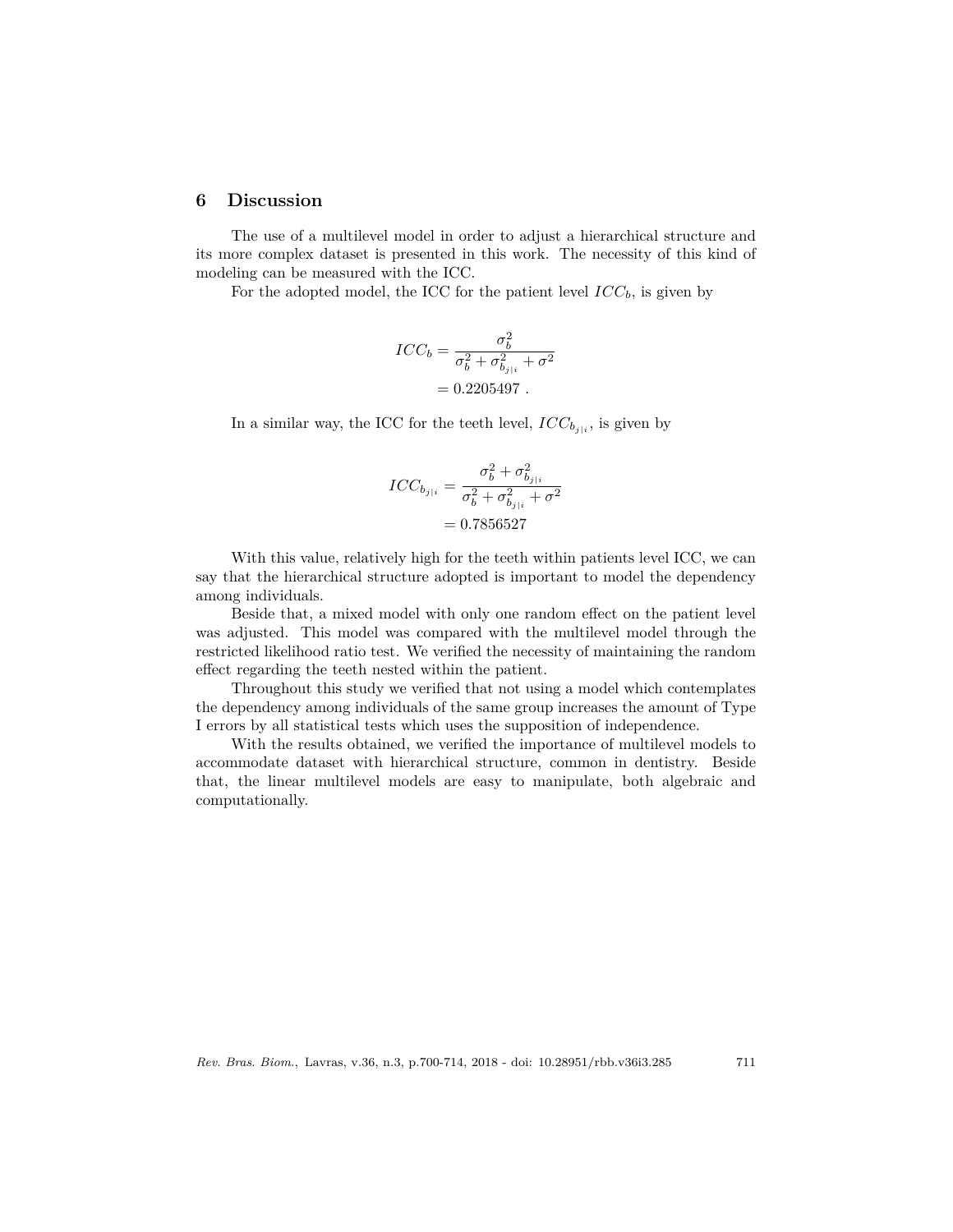## **Acknowledgments**

We thank reviewers and editors for their suggestions.

SUGUIURA, T. P. S.; PEREIRA, O. C. N.; CARVALHO, W. F.; PREVIDELLI, I. T. S. Estrutura hierárquica de dados odontológicos na abordagem de inclusão de efeitos aleatórios. *Rev. Bras. Biom.,* Lavras, v.36, n.3, p.700-714, 2018.

- RESUMO: Conjuntos de dados com estruturas complexas é cada vez mais comum em pesquisas odontológicas. Como consequência, os métodos estatísticos usados para análise e interpretação desses dados devem ser eficientes e robustos. Estruturas hierárquicas é um dos tipos mais comuns de estruturas complexas, e uma abordagem apropriada é necessária. A modelagem multinível utilizada para analisar estruturas hierárquicas é uma ferramente poderosa a qual permite analisar os dados coletados em mais de um nível. Este estudo tem como objetivo fazer uma breve revisão de literatura sobre modelos lineares multinível e ilustrar um modelo de três níveis através de um procedimento matricial, sem o uso de programas específicos para estimar os parâmetros. Com este modelo, avaliou-se fastamento gengival vertical em função da aplicação das substâncias Cloridrato de Nafazolina e Cloreto de Alumínio, e sem substância. O coeficiente de correlação intraclasse no nível dos dentes dentro dos pacientes mostrou que a estrutura hierárquica foi importante para acomodar a dependência dentro dos grupos.
- PALAVRAS-CHAVE: Afastamento gengival vertical; modelo misto; modelo multinível.

# **References**

AITKIN, M; ANDERSON, D; HINDE, J. Statistical modelling of data on teaching styles. *Journal of the Royal Statistics Society*, p.419–461, 1981.

BENNETT, H; JORDAN, J.; LONG, G; WADE, B., Teaching styles and pupil progress. JSTOR, 1976.

BOCK, R. D. *Multilevel analysis of educational data*. Berlin: Elsevier, 2014.

CHRCANOVIC, B. R. *et al*. Bruxism and dental implant failures: a multilevel mixed effects parametric survival analysis approach. *Journal of oral rehabilitation*, v.43, n.11, p.813-823, 2016.

FINCH, W. H.; BOLIN, J. E. ; KELLEY, K. M. *Multilevel Modeling using R*, London: CRC Press, 2014.

FROST, J. Why You Need to Check Your Residual Plots for Regression Analysis: Or, To Err is Human, To Err Randomly is Statistically Divine. 2012. available at:  $\langle \text{http://blog.minitab.com/blog/adventures-in-statistics/} why-you$ need-to-check-your-residual-plots-for-regression-analysis>.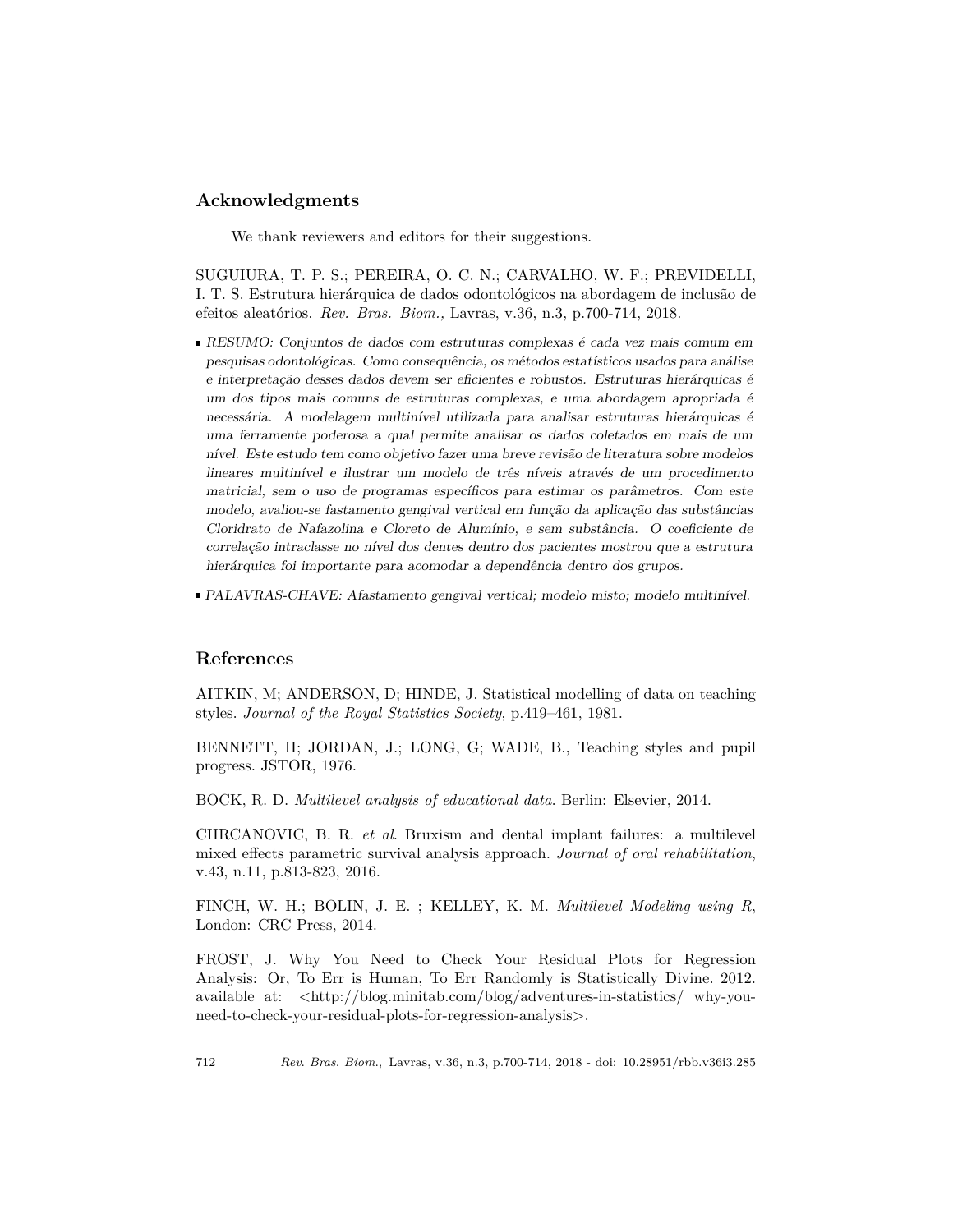GILTHORPE, M. S.; CUNNINGHAM, S. J. The application of multilevel, multivariate modelling to orthodontic research data. *Community dental health*, v.17, n.4, p.236–242, 2000.

GOLDSTEIN, H. Multilevel mixed linear model analysis using iterative generalized least squares. *Biometrika*, v.73, n.1, p.43–56, 1986.

GOLDSTEIN, H. *Multilevel statistical models*. New York: John Wiley & Sons, 2011. 922p.

HANCOCK, G. R.; MUELLER, R. O. *The reviewer's guide to quantitative methods in the social sciences*. Routledge, 2010.

HENDERSON, C. R. Estimation of genetic parameters. In: International Biometric Soc. 1441 I ST, NW, SUITE 700, WASHINGTON, DC. Biometrics, v.6, n.2, p.186–187, 1950.

KOLAWOLE, K. A.; FOLAYAN, M. O.; AGBAJE, H. O.; OYEDELE, T. A.; OZIEGBE, E. O.; ONYEJAKA, N. K.; CHUKWUMAH, N. M.; OSHOMOJI, O. V. Digit sucking habit and association with dental caries and oral hygiene status of children aged 6 months to 12 years resident in semi-urban Nigeria. *PloS one*, v.11, n.2, 2016.

LAIRD, N. M.; WARE, J. H. Random-effects models for longitudinal data. *Biometrics*, p.963–974, 1982.

MARTINS, M. T.; SARDENBERG, F.; ABREU, M. H.; VALE, M. P.; PAIVA, S. M. PORDEUS, I. A. Factors associated with dental caries in Brazilian children: a multilevel approach. *Community dentistry and oral epidemiology*, v.42, n.4, p.289- 299, 2014.

MASON, W. M.; WONG, G. Y.; ENTWISLE, B. Contextual analysis through the multilevel linear model. *Sociological methodology*, v.1984, p.72–103, 1983.

MDALA, I.; HAFFAJEE, A. D.; SOCRANSKY, S. S.; BLASIO, B. F. D.; THORESEN, M.; OLSEN, I.; GOODSON, J. M. Multilevel analysis of clinical parameters in chronic periodontitis after root planing/scaling, surgery, and systemic and local antibiotics: 2-year results. *Journal of oral microbiology*, v.4, 2012.

PINHEIRO, J.; BATES, D.; DEBROY, S.; SARKAR, D.; nlme: Linear and Nonlinear Mixed Effects Models, 2016. R package version 3.1-124. Available at: <http://CRAN.R-project.org/package=nlme>.

R CORE TEAM. *R: A Language and Environment for Statistical Computing*. Vienna, Austria, 2017. Available at: <https://www.R-project.org/>.

WEST, B. T.; WELCH, K. B.; GALECKI, A. T. *Linear mixed models: a practical guide using statistical software*. London: CRC Press, 2014.